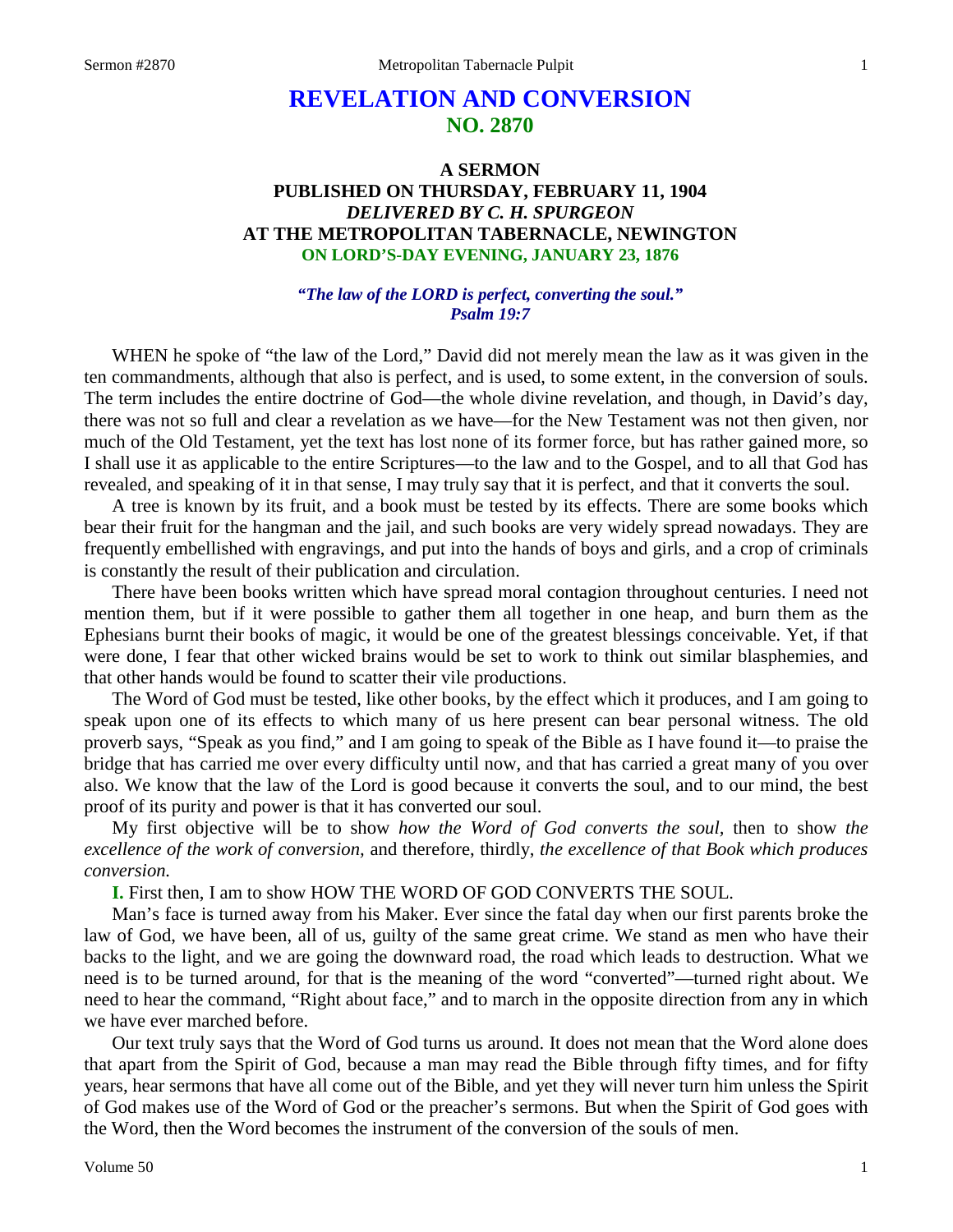This is how the work of conversion is wrought. First, *it is by the Scriptures of truth that men are made to see that they are in error*. There are millions upon millions of men in the world, who are going the wrong way, yet they do not know it, and there are tens of thousands, who believe that they are even doing God service, when they are utterly opposing Him. Some, who, as far as it is in their power, are even slaying Christ, know not what they are doing. One of the pleas that our Savior used upon the cross was, "Father, forgive them, for they know not what they do."

To take my own case, I know that for years, I was not conscious of having committed any great sin. I had been, by God's restraining grace, kept from outward immoralities, and from gross transgressions, and therefore I thought I was all right. Did I not pray? Did I not attend a place of worship? Did I not do what was right towards my fellow men? Did I not, even as a child, have a tender conscience? It seemed to me, for a time, that all was well, and perhaps, I am addressing someone else who says, "Well, if I am not right, I wonder who is, and if I have gone wrong, where must my neighbors be going?"

Ah, that is often the way we talk! As long as we are blind, we can see no faults in ourselves, but when the Spirit of God comes to us, and reveals to us the law of God, then we perceive that we have broken the whole of the ten commandments, in the spirit, if not in the letter of them. Even the chastest of men may well tremble when they remember that searching word of Christ, "Whosoever looketh on a woman to lust after her hath committed adultery with her already in his heart."

When you understand that the commandments of God not only forbid wrong actions, but also the desires, and imaginations, and thoughts of the heart, and that, consequently, a man may commit murder while he lies in his bed—may rob his neighbor without touching a penny of his money or any of his goods—may blaspheme God though he never uttered an oath, and may break all the commands of the law, from the first to the last, before he has put on his garments in the morning—when you come to examine your life in that light, you will see that you are in a very different condition than you thought you were in.

Think, for instance, of that solemn declaration of our Lord, "I say unto you, that every idle word that men shall speak, they shall give account thereof in the day of judgment." It is by bringing home to the heart such truths as these that the Spirit of God, through the Word, makes a man see that he is in error, and in danger, and this is the beginning of his conversion.

You cannot turn a man around as long as he believes he is going in the right way. While he has that idea in his head, he goes straight on, marching, as he supposes, safely, so the very first thing to be done to him is to let him see that there is a terrible precipice right before him, over which he will fall if he goes on as he is going. When he realizes that, he stops, and considers his position.

Then the Word of God comes in, in the next place, *to take the man off from all attempts to get around by wrong ways*. When a man knows that he is going wrong, his instinct should lead him to seek to get right, but unhappily, many people try to get right by getting wrong in another direction. A good man sent me a volume of his poems the other day. As soon as I looked into it, I saw that there was one line of the verse that was too short, and the good brother evidently felt that it was, so he tried to set the matter right by making the next line too long, which, as you see at once, made two faults instead of one.

In like manner, you will find that men, who are wrong in one direction with regard to their fellow men, often become very superstitious, and go a great deal further in other directions than God asks them to go, and so, practically, make a long line towards God in order to make up for the short line towards men, and thus they commit two errors instead of one.

Here is a sheep that has gone astray, it has wandered so far to the East that in order to get right, it tries to go just as far to the West, and if convinced that it is in the wrong road, all it does is to stray just as far to the North, and by and by, to the South. It is wandering all the while in a different way, with the intent to get back to the fold, and in this respect, sinners are just as silly as the sheep.

Now, the Word of God tells a man that by the works of the law he cannot be justified, it tells him that his heart is defiled, that he himself is condemned already, that he is shut up under condemnation for having broken God's law, and indicates to him that whatever he may do, or however much he may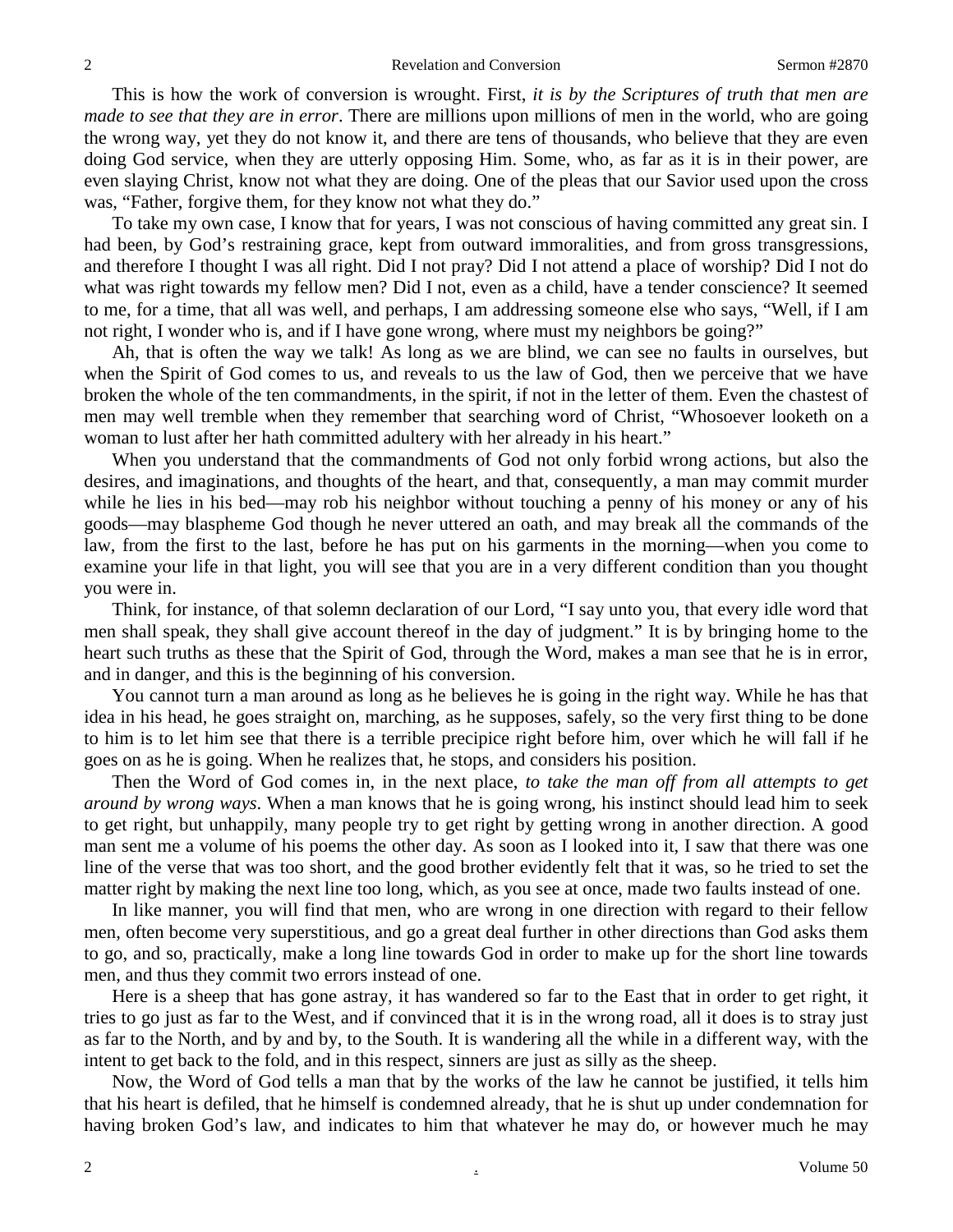#### Sermon #2870 **Revelation and Conversion** 3

struggle, if he does not seek salvation in God's way, he will only make the bad worse, and be like a drowning man who sinks the faster the more he struggles. When the Word of God shows a man that, and makes him feel as though he were hopeless, helpless, shut up in the condemned cell, it has done a great deal towards turning him around.

The next thing the Word of God does is *to show the man how he might get right*. And oh, how perfectly it shows him this! It comes to the man and says to him, "Your sin deserves punishment. God has laid that punishment upon His only begotten Son, and therefore, He is ready to forgive you freely for Christ's sake, not because of anything good in you, or anything you ever can do, but entirely of His free mercy. He bids you trust yourself in the hands of Jesus that He may save you." Come then, and rely upon what Christ has done, and is still doing for you, and believe in the mercy of God, in Christ Jesus, to all who trust Him.

Oh, how clearly the Word of God sets Christ before us! It is a sort of mirror in which He is revealed. Christ Himself is up in heaven, and a poor sinner down here on earth, cannot see Him however long he looks, but this Word of the Lord is like a huge looking glass, better even than Solomon's molten sea, and Jesus Christ looks down into this mirror, and then, if you and I come and look into it, we can see the reflection of His face. Blessed be His holy name, it is true, as Dr. Watts Sings—

### *"Here I behold my Savior's face Almost in every page."*

There is scarcely one chapter in which Christ is not, more or less clearly, set forth as the Savior of sinners. So the Word of God, you see, shows the man that he is in the wrong, takes him away from wrong ways of trying to get right, and then puts him in the way to get right, namely, by believing in Jesus.

But the Word of the Lord does more than that. In the power of the Holy Spirit, *it helps the man to believe*, for at the first he is quite staggered at the idea of free salvation—instantaneous pardon—the blotting out of sin all for nothing—pardon for the worst and vilest freely given, and given now. The man says, "Surely, it is too good to be true." He is filled with amazement, for God's thoughts are as high above him, and as far out of his reach, as the heavens are above the earth.

Then the Word comes to him, and says, "Come now, and let us reason together, saith the LORD: though your sins be as scarlet, they shall be as white as snow; though they be red like crimson, they shall be as wool." The Word also says to him, "All manner of sin and of blasphemy shall be forgiven unto men." The Word says, "The mercy of the Lord endureth forever." "He delights in mercy." "I have blotted out, as a thick cloud, thy transgressions, and, as a cloud, thy sins."

I need not go on repeating the texts with which I hope many of you have long been familiar. There is a great number of them—precious promises, gracious invitations, and comforting doctrines, and as the sinner reads them, with trembling gaze, the Spirit of God applies them to his soul, and he says, "I can and I do believe in Jesus. Lord, I do gladly accept Your pardoning mercy. I look unto Him who was nailed to the cross, and I find in Him the cure for the serpent bites of sin. I do and I will believe in Jesus, and venture my soul upon Him." It is thus that the Word of God converts the soul, by helping the man to believe in Jesus.

And when it has done that, *the man is converted,* for when a man looks to Christ alone, he has turned his face towards God. Now he has confidence in God, and out of this grows love to God, and now he desires to please God because God has been so very gracious in providing such a Savior for him. The man is turned right round, from rebelling against God, he has come to feel intense gratitude to his Redeemer, and he seeks to live to God's glory as he would never have thought of doing before.

I ask you, who are the people of God, whether you have not felt, since your conversion, the power of the Word of God *in sustaining you in your converted condition*. Do you not often feel, as you hear the Gospel preached, your heart grow warm within you?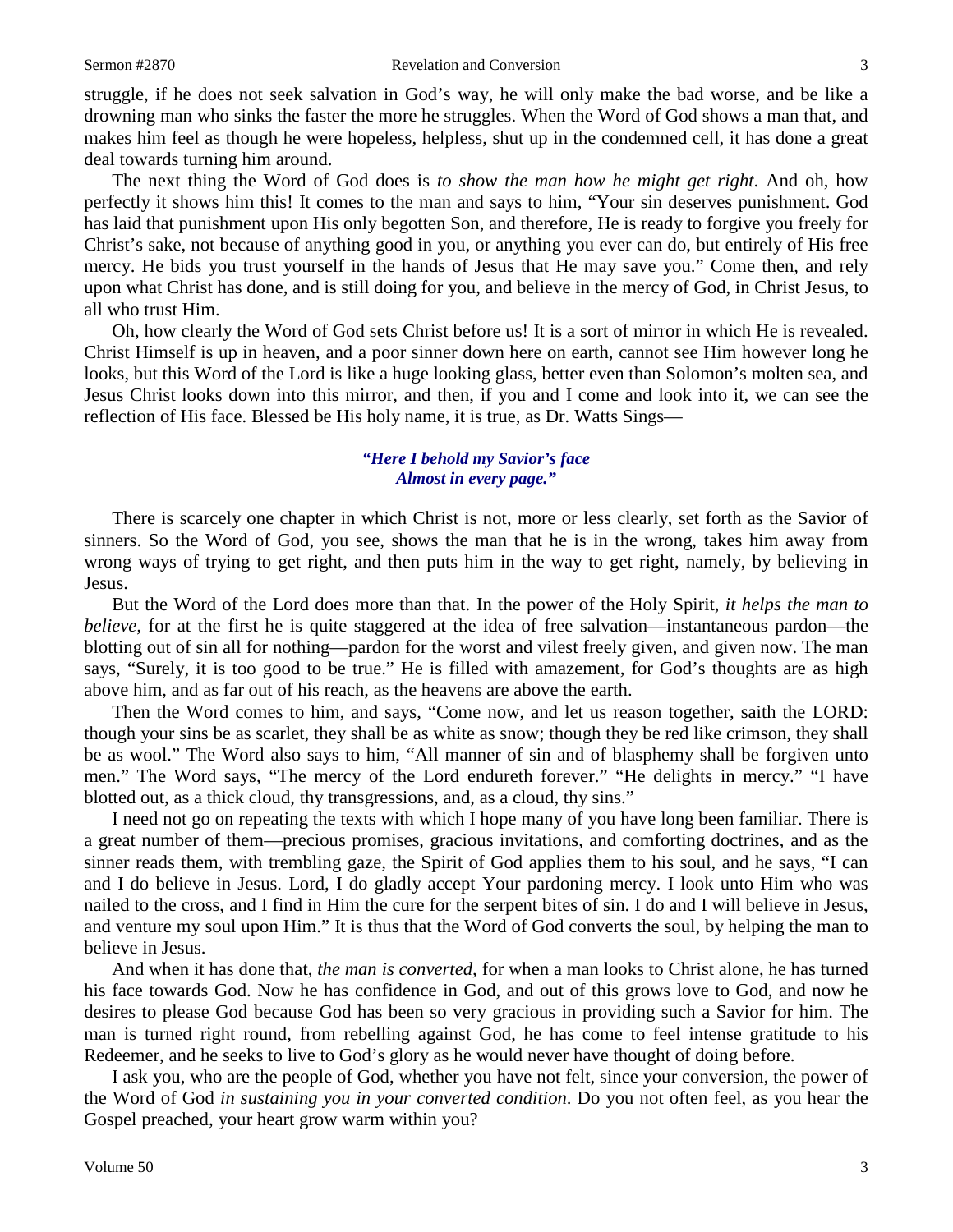Some time ago, when I went away for a week's holiday, I was more than a little troubled about many things. I had been for a long while, preaching to others, and I thought I should like to feel the power of the Word in hearing it myself. I went to a little chapel in the country, and there I heard a lay brother—I think he must have been an engineer—preach a sermon. There was nothing very grand in it, except that it was full of Christ, and as I listened to it, my tears began to flow. I wish that, sometimes, some of you, my brethren, would preach, and let me take my turn at listening.

Well, on that occasion, my soul was melted as I heard the Gospel proclaimed very simply, and I thought, "After all, I do feel its power, I do enjoy its sweetness," for while I listened to it, my heart overflowed with joy and delight, and I could only sit still and weep as I heard the simple story of the cross.

And have not you, beloved, often found it so, in your experience, as you have been reading the Word of the Lord? If you ever get dull in the things of God, it is not the Bible that has made you so. If ever your heart grows cold, it is not the promises of God that have made you cold. If ever you cannot sing, and cannot pray, it is not the searching of the Scriptures that has brought you into that condition, and if you ever have the misery of hearing a sermon that deadens your spiritual life, I am quite certain that that sermon is not in harmony with the mind of God, and not according to the teaching of the Word of God.

But when you hear the Gospel fully and faithfully preached, if your heart is at all capable of feeling its power, it stirs your spirit, it wakes you up, it produces holy emotions—love to God, love to your fellow men, heart searching, deep humiliation, ardent zeal, and all the Christian graces in full exercise. The Word of the Lord is perfect, and its effect is continually to restore and revive the soul of the Christian.

This has been to me one of the great evidences of the truth of inspiration. Standing alone at night, and looking up to the starry vault of heaven, I have asked myself, "Is this Gospel, which I have believed, which I have preached to others for so many years, really true?" Being absolutely certain that there is a God—for none but a fool can doubt that—I have said, "Well, this Gospel has made me love God. I know I love Him with all my heart and soul. And whenever it exerts its rightful power over me, it makes me try to please Him. Whenever I am under its influence, it makes me hate all wrong, and all meanness, and all falseness.

Now, it would be a very strange thing if a lie could lead a man to act like that, so it must be true." The moral effect of the Word of God upon one's own nature, from day to day, becomes, in the absence of all other proof—even if we had no other—the surest and best evidence to a man that "the law of the LORD is perfect," for it converts his soul.

I once heard a charming story of Robert Hall—that mightiest of our Baptist orators—perhaps one of the greatest and most eloquent ministers who ever lived. He was subject to fits of terrible depression of spirits, and one night, he had been snowed up on his way to a certain place where he was going to preach. There was such a great depth of snow that he was obliged to stay for the night at the farmhouse where he had stopped.

But he must preach, he said, he had got his discourse ready, and he must deliver it, so they fetched in the servants, and the farm people, and he preached the sermon he had prepared—a very wonderful one to be delivered in a farmhouse parlor, and after the others had all gone, he sat down by the fireside with the good man of the house, and he said to him—a plain, country farmer, "Now tell me, Mr. So-and-so, what do you think is the sure evidence of a man being a child of God, for I sometimes am afraid I am not one?"

"Oh!" said the farmer, "my dear Mr. Hall, how can you talk like that?" "Well, what do you think is the best evidence that a man is really a child of God?" "Oh!" replied the farmer, "I feel sure that if a man loves God, it must be all right with him." "Then," said the farmer, as he told the story, "you should have heard him speak. He said, 'Love God, sir? Love God? If I were damned, I would still love Him, He is such a blessed Being—so holy, so true, so gracious, so kind, so just!' He went on for an hour, praising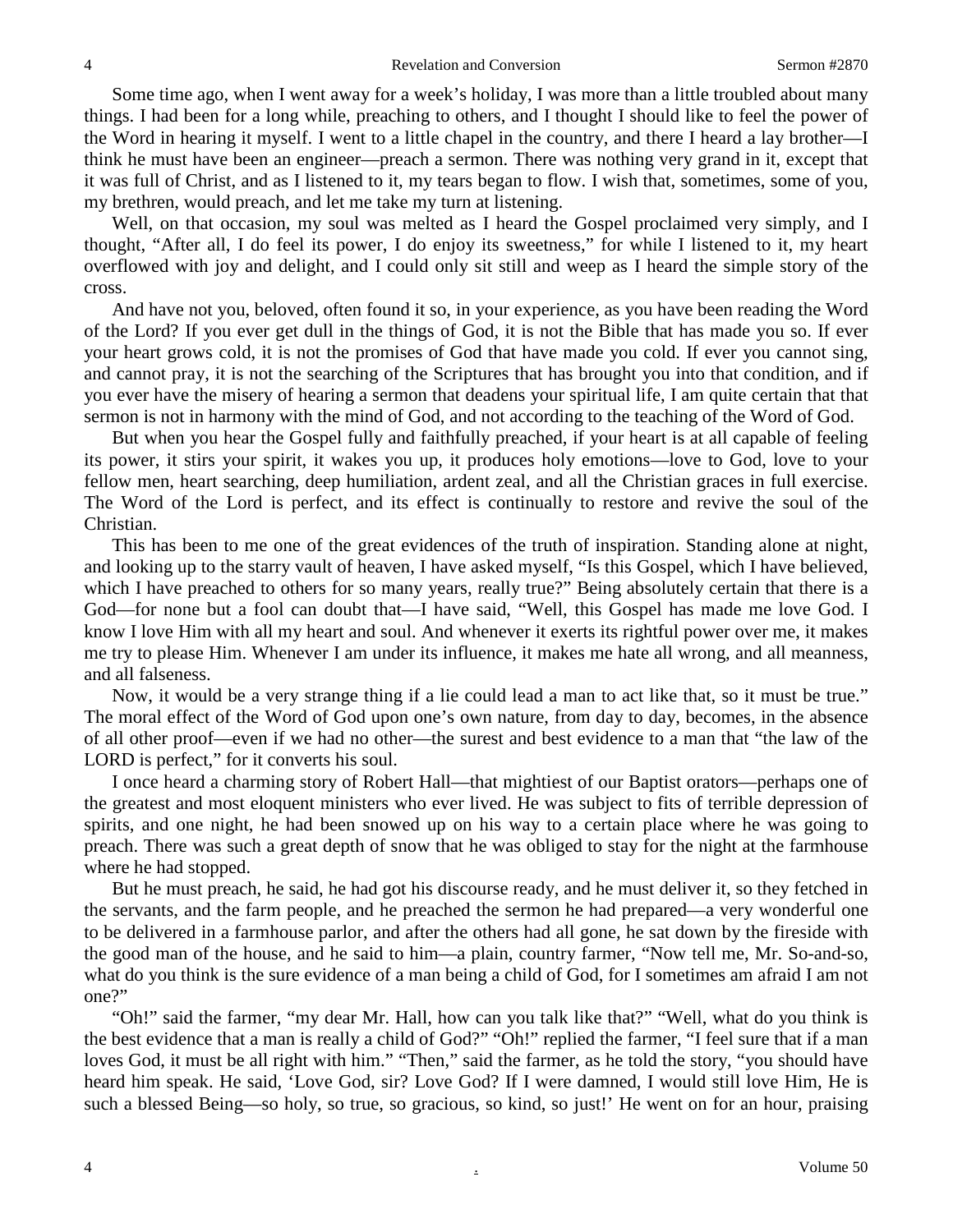God, the tears running down his cheeks as he kept on saying, 'Love Him! I cannot help loving Him, I must love Him. Whatever He does to me, I must love Him.'"

Well, now, I have felt just like that sometimes, and then I have said to myself, "What made me love the Lord thus? Why, this that I have read about Him in this blessed Book, and this that I believe that He has done for me in the person of His dear Son, and that which brings me into such a state that I love Him with all my nature, must be a right and a true thing."

The Word of God is perfect, converting the soul. You will find it to be so the longer you live, and the more you test and try it. Whenever you go astray, it is because you get away from the Word of God, and as long as you are kept right, it is because you are drinking in the precious truth concerning Jesus as it is revealed in the Bible.

That is the one perfect Book in the world, and it will also make you also perfect if you will yield to its gracious influence. Only submit yourself to it, and you will one day become perfect, and be taken up to dwell where the perfect God, who wrote the perfect Book, will reveal to you the perfection of bliss forever and for evermore. God grant to you, dear brethren and sisters, to know the power of this converting Book! If any of you have backslidden, I pray that this same blessed Book may bring you back.

I had a letter the other day, from the backwoods of America that did my heart good. It was from a man, who was one of my first converts at New Park Street Chapel. He had been for years a member of the church, but he grew cold, and ceased to attend the means of grace, and at last, he had to be excommunicated from the church.

He went out to America, and there, far away, he began to examine himself, and the Spirit of God brought home to his heart the old texts which he used to hear. He writes that he was brought to his knees, and now he is actively engaged in the service of God, endeavoring to bring other backsliders and sinners to the Lord Jesus Christ.

It is the Word of God that will restore you, backslider, I hope it will do so this very hour, and that soon, you will come to us and say, "Take me into the church again, for the Lord has restored me to fellowship with Him through His blessed Word."

**II.** I must be very brief upon the second part of my subject, which is, THE EXCELLENCE OF THIS WORK OF CONVERSION.

That is a boundless theme, but I must be content just to touch upon a few points of this excellence.

When the Word of God converts a man, *it takes away from him his despair, but it does not take from him his repentance*. He does not think now that his sin will cast him into hell, but he does not therefore think that his sin is a trifle. He hates the sin as much as if he feared that it would destroy him forever.

That is a grand kind of conversion—that the man, who had been in despair because of his sin, is made to know that his sin is forgiven, and yet he is not led to trifle or tamper with sin. By faith, he sees the wounds of Jesus, and he knows how Christ bled to set him free from the bondage of sin, and that makes him forever hate sin. Is not that an excellent conversion?

True conversion also *gives a man pardon, but does not make him presumptuous*. His past transgression is all forgiven him, but he does not therefore say, "I will go, and transgress in the same fashion again. If pardon be so easily obtained, why should I not sin?" No truly converted man ever talked like that, or if such a thought ever occurred to him, he must have said at once, "Get thee behind me, Satan…for thou savourest not the things that be of God." Such talks as that would be diabolical. "Shall we sin, that grace may abound? God forbid!" Though the man is pardoned, he hates sin as the burnt child dreads the fire. He is afraid lest, by any inadvertent step, he should grieve his Lord, who has blotted out the past.

Further, true conversion *gives a man perfect rest, but does not stop his progress*. He knows that the work that has saved him is the finished work of the Lord Jesus Christ, and that he has not to add even one thread to the robe of righteousness which has been given to him, yet he desires to grow in grace, to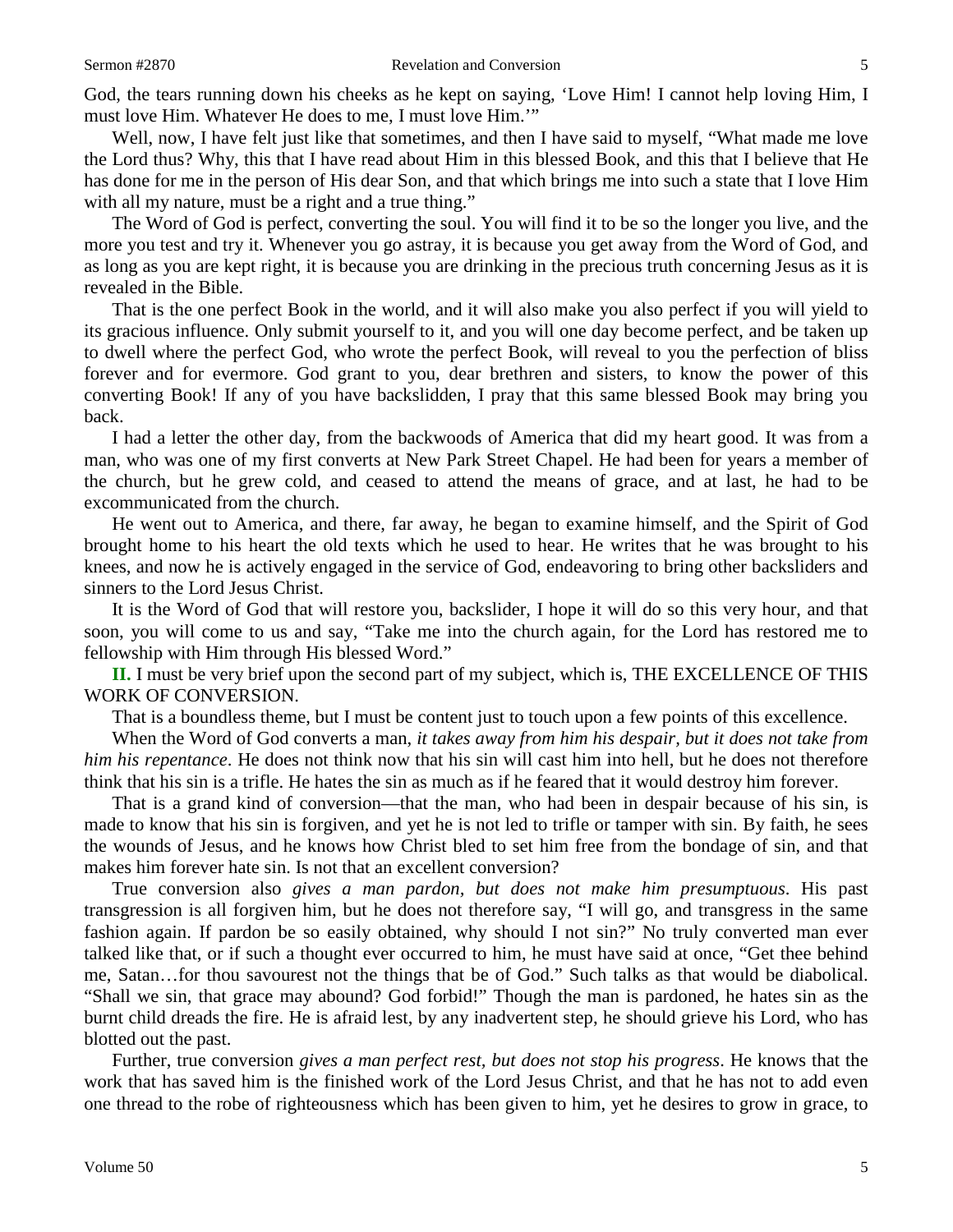become holier and holier, more like his Lord and Master. While he perfectly rests in Christ, he spreads the wings of his soul that he may fly higher and higher towards his Lord and Master.

Again, true conversion *gives a man security, but it does not allow him to leave off being watchful*. He knows that he is safe, and that he shall never perish, neither shall any pluck him out of Christ's hands, but he is always on the watch against every enemy—against the world, the flesh, and the devil. One of our hymn writers puts this double truth very sweetly—

> *"We have no fear that Thou should lose One whom eternal love could choose; But we would ne'er this grace abuse, Let us not fall. Let us not fall."*

True conversion also *gives a man strength and holiness, but it never lets him boast*. He glories, but he glories only in the Lord. He knows that a great change has been wrought in him, but he still sees so much of his own imperfections that he mourns over them before the Lord. He has no time for boasting because all his time is taken up with repenting for his sins, believing in his Savior, and seeking to live to the praise and glory of God.

True conversion likewise *gives a harmony to all the duties of Christian life*. It makes a man love his God better, and love his fellow men better. I have no opinion of that religion which consists in a socalled profession of religion which makes a young woman leave her father and mother, and all her family, and go and shut herself up in a convent, or become a sister of misery of some sort or other. If my child, when he says that he is converted, leaves off loving his father, I have very grave doubts about his conversion, I think it must be a conversion wrought by the devil, not by God.

But wherever there is true love to God, there is sure to be love to our fellow men also. The same God, who wrote on one table certain commands in reference to Himself, wrote on the other table the commands with regard to our fellow men. "Thou shall love the LORD thy God," is certainly a divine command, and so is the other, "and thy neighbour as thyself." True conversion balances all duties, emotions, hopes, and enjoyments.

True conversion *brings a man to live for God*. He does everything for the glory of God—whether he eats, or drinks, or whatsoever he does. True conversion *makes a man live before God*. He used to try to fancy that God did not see him; but now, he desires to live as in God's sight at all times, and he is glad to be there—glad even that God should see his sin, that He may blot it out as soon as ever He beholds it. And such a man now comes to *live with God*. He has blessed communion with Him; He talks with Him as a man talks with his friend; and by and by, he shall dwell with God, throughout eternity, in the palace above. This ought to convince you what an excellent thing true and real conversion is.

**III.** I have no need to say much, in the third place, concerning THE CONSEQUENT EXCELLENCE OF THE WORD OF GOD.

The law of the Lord, which accomplishes such an excellent work, must itself be excellent. I will, therefore, only make one or two brief remarks, and then close.

"The law of the LORD is perfect, converting the soul," *right away from the beginning of conversion to the end*. Whenever we want to have converts—and I hope that is always—the best thing for us to do is to "preach the Word." There is nothing better, there can be nothing more, there must be nothing less.

I do not wonder that in some churches and chapels, there are no conversions, because the sermons that are preached there are not adapted to that end. They are like a book I reviewed the other day, of which I said, that there was, possibly, one person in the world who understood it, and that was the writer of the book; and that if he did not read it through every morning, he certainly would not know the next day, what he meant by it.

In some such fashion as that, there are sermons that are so involved, perplexing, metaphysical, and I know not what besides, that I do not see how any souls can ever be converted by them. The people need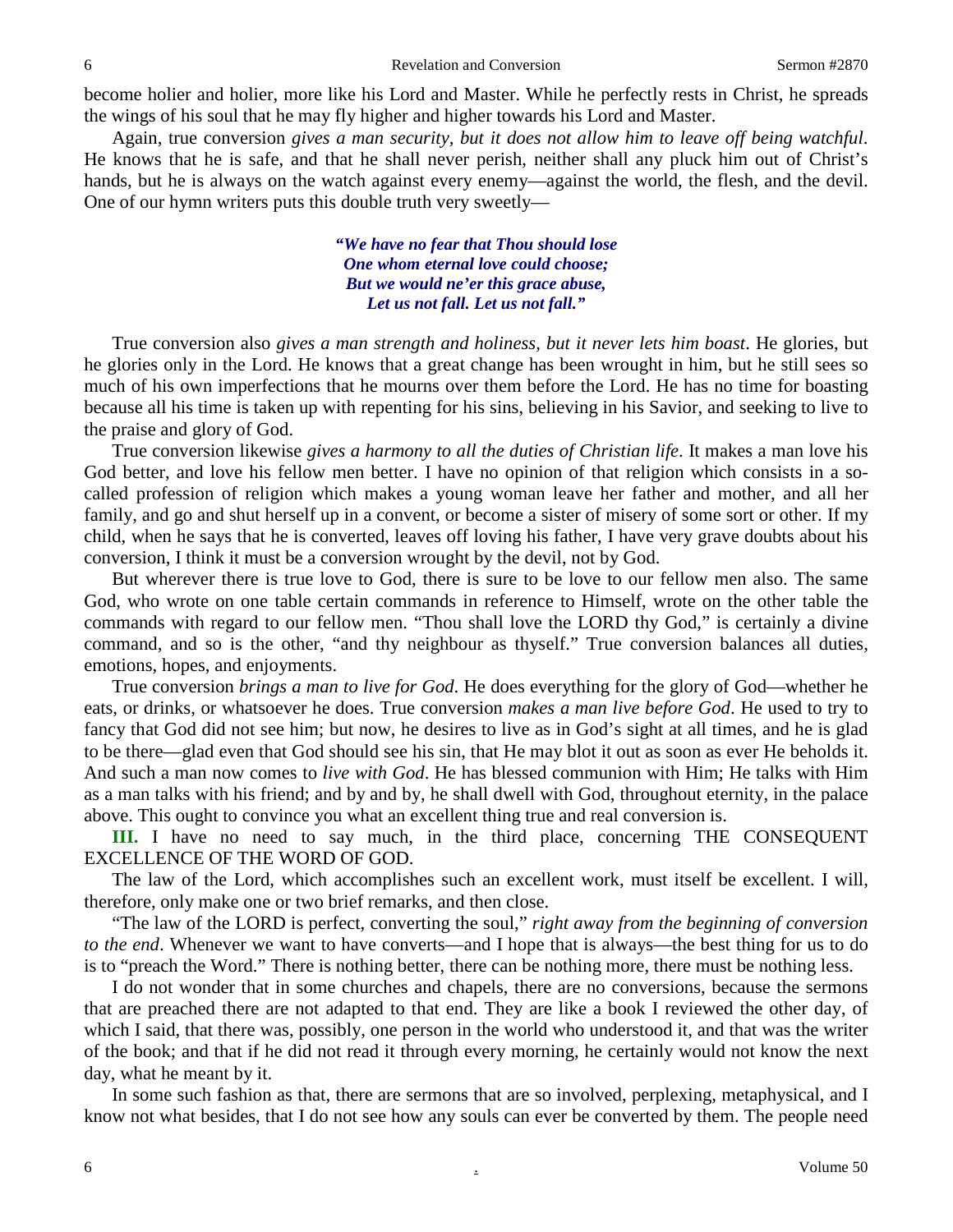#### Sermon #2870 **Revelation and Conversion** 7

to have a dictionary in the pew, instead of a Bible, they need never turn to any Biblical references, but they need someone to explain to them the meaning of the hard words which the preacher is so fond of using. Have I not also read sermons, which were very highly polished, and which, I daresay, were preceded by a prayer that God would convert souls by them? But it was morally impossible that the Lord should do anything of the sort, unless He reversed all His usual methods of procedure, for there was nothing in the sermon that could have been made the means of the conversion of a soul.

But my dear brother, if you preach the Word of God, if you lift up the crucified Christ on the pole of the Gospel, you need not be very particular about the style of your speech. You need not say, "I must be a first-class speaker, I must be a trained rhetorician." I believe that a great deal of that first-class speaking is simply the means of veiling the cross of Christ, and that fine talk about Jesus Christ is about the last thing that poor sinners need.

I sat at a hotel table in Mentone one evening at dinner, and I wanted to speak to a friend who was sitting opposite to me, but someone had put a most magnificent bouquet of flowers in a very splendid vase between us. I was grateful that those flowers bloomed in the middle of winter, and I was pleased to see and to smell them, but by and by, I moved them on one side because they stood in the way of my view of my friend's face.

So, I admire fine language, nobody enjoys it more than I do in its proper place, I even think that I could manage a little of it myself if I were to try. But whenever it stands between a poor soul and Christ, I should like to say, "Break that vase into a thousand pieces, fling those flowers into the fire, we do not want them there, for we want the poor sinner to see Christ." It is the Word of God that converts the soul, not our pretty figures about the Word, not our fine talk about it, but the Word itself.

So, dear teachers and dear brother ministers, let us give them the Word. Yes, that is a very handsome scabbard, but if you are going to fight, you must pull it off, and there is nothing like the naked blade, the sword of the Spirit, the Word of God, to cut, and hew, and hack, and kill, in a spiritual sense; that same Word will, by God's almighty grace, make men alive again, so we must "preach the Word" if we want to have conversions.

There is another thing that I feel I must say to you. *We must not think that in order to have conversions, it is necessary to leave out any part of the Gospel*. I am afraid that some people think that if you stand and shout, "Believe, believe, believe, believe, believe, believe, believe," you will convert any number of people, but it is not so. You must tell your hearers what they have to believe, you must give them the Word of God, the doctrines of the Gospel, for the people, who are said to be converted without being taught from the Scriptures, will very soon need to be "converted" again.

There must be shot and shell in our guns if any real execution is to be done, blowing off a lot of powder, and making a great noise, may sound very well for a time, but it comes to nothing in the end. Just the same Gospel—adapted as to its tone and method, but the same gospel—that I preach in this place, I would preach in a thieves' kitchen, or to the poorest of the poor, and the most illiterate of mankind. It is the Gospel, and only the Gospel, that will convert the soul.

Now, dear friends, you who are not converted, my closing word is to you. If you really wish for strength, life, salvation, you will get it through hearing the Word of God, or through reading this precious Book. "Faith cometh by hearing, and hearing by the Word of God." Eyegate is not usually the way by which Immanuel rides into the city of Mansoul. The lifting up of the host, the pretty decorations on the priest's robe, the crucifix, the stations of the cross, and all that Romish mummery, will save nobody.

That is not God's way of salvation, but Christ comes into Mansoul through Eargate. "Incline your ear, and come unto me; hear, and your soul shall live." Whenever the gospel is preached, dear hearer, do really hear it. Remember how our Lord Jesus Christ said, "He that hath ears to hear, let him hear."

Some people do not hear. I have often been thankful, when I have heard some people talk, that I have two ears, because, though their conversation goes in at one ear, I thank God I can let it go out of the other, and so it does me no hurt. But if you are hearing the Gospel, mind that you do not act like that.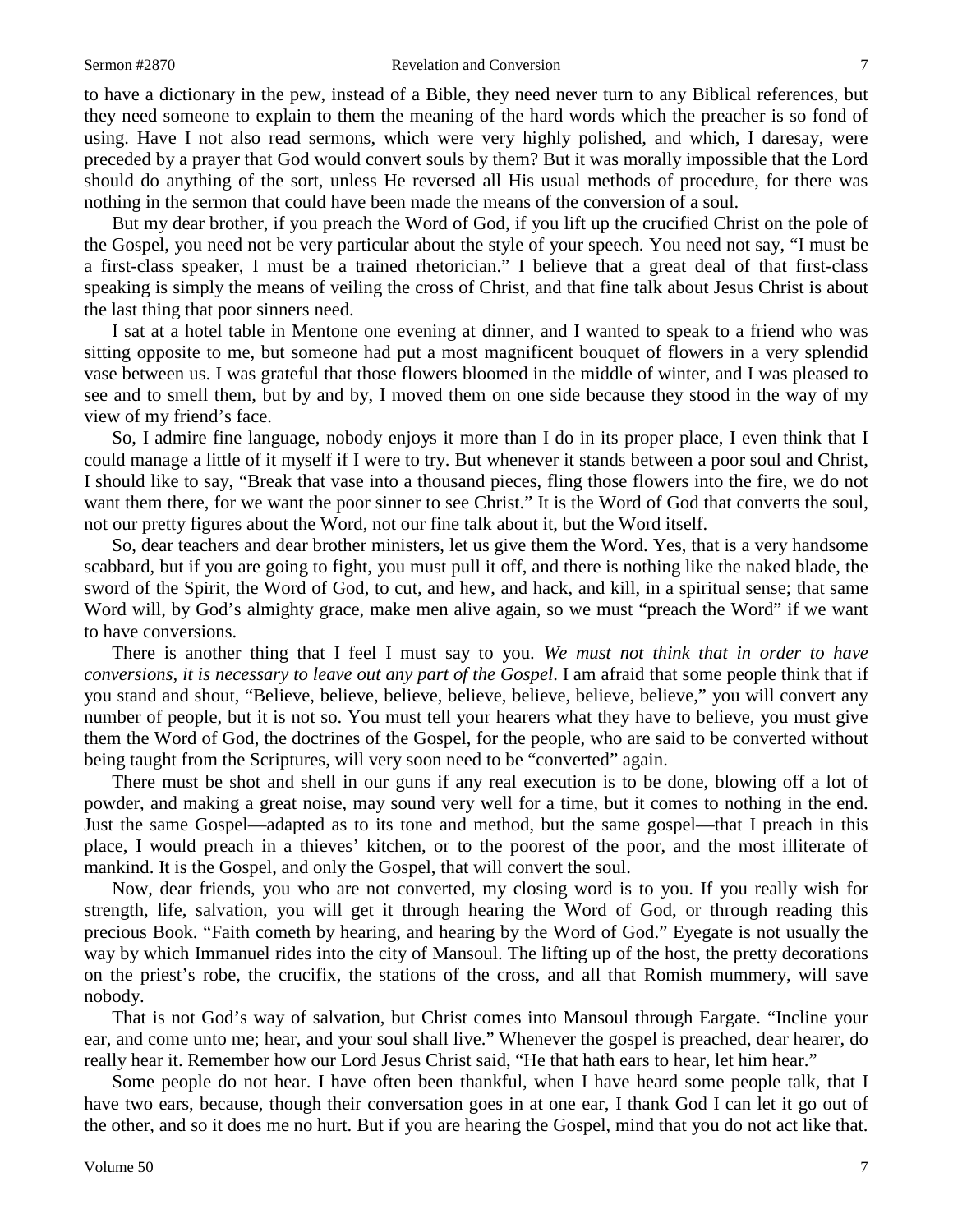Then let your two ears be two entrances for the Word. Do not have one for entrance, and the other for exit, but "let the Word of Christ dwell in you richly in all wisdom." Let it go in both ears, and remain in your memory until it reaches your heart.

I do not believe that anybody is an earnest and attentive hearer, longing to hear to his soul's profit, without his so hearing if the Gospel is preached to him. As I have already told you, the promise is, "Hear, and your soul shall live," and if you come with a willing mind—willing to judge, and weigh, and then to believe the Word—the moment you do believe it, you are saved. That Word of God, which leads you to believe, has already converted you, so, come out, and confess what God has done for you, and then go on your way rejoicing. May God bless every one of you, without a single exception, for His name's sake! Amen.

## **HYMNS FROM "OUR OWN HYMN BOOK"—551, 658, 561**

### **EXPOSITION BY C. H. SPURGEON**

### *PSALM 19*

This psalm teaches us the excellence of the two revelations which God has made to man. The first is the revelation which He has made in nature, and the second is that which He has made in His inspired Word. The psalmist first sings of God as He displays Himself in His works in creation—

### **Verse 1.** *The heavens declare the glory of God; and the firmament sheweth his handiwork.*

So much is this the case that it has been well said that "an undevout astronomer is mad." There are such traces of the Infinite and the Omnipotent in the stars, and especially the more thoroughly they are studied, and the science of mathematics is brought to bear upon them, in order, in some degree, to guess at the incalculable distances and mighty weights of the starry orbs, that a man must perceive in them traces of the divine handiwork if he is only willing to do so, "The heavens declare the glory of God; and the firmament sheweth his handiwork."

### **2.** *Day unto day uttereth speech, and night unto night sheweth knowledge*.

Every day speaks to the following one, even as the day that went before it spoke to it, and each day has its own message. Its history is an echo of the voice of God, and if man had but ears to hear, he would perceive that the things which happen from day to day proclaim the presence and power of God. And even night, with her impressive silence, reveals the Most High in the solemn hush and stillness.

In the great primeval forests, the winds seem, with songs without words, to declare the presence of the Most High. There is a something there, in the stillness of the night, so weird-like and so solemn, which has made unbelief retreat, and caused faith to lift up her eye, and see more in the heavens at night than she had seen by day, "Night unto night sheweth knowledge."

**3-4.** *There is no speech nor language, where their voice is not heard. Their line is gone out through all the earth, and their words to the end of the world*.

Though nature does not speak, yet its words go to the ends of the earth, and silently, they sing the praises of God. To the inner ears of an enlightened man, there is a measure of spiritual teaching ever going on.

**4-6.** *In them hath he set a tabernacle for the sun, which is as a bridegroom coming out of his chamber, and rejoiceth as a strong man to run a race. His going forth is from the end of the heaven, and his circuit unto the ends of it: and there is nothing hid from the heat thereof.*

All this is emblematical of the spread of the Gospel, so Paul tells us in the epistle to the Romans, "Their sound went into all the earth, and their words unto the ends of the world." Our Lord Jesus, upspringing from the couch whereon He slept awhile, has sent His light even to the ends of the earth.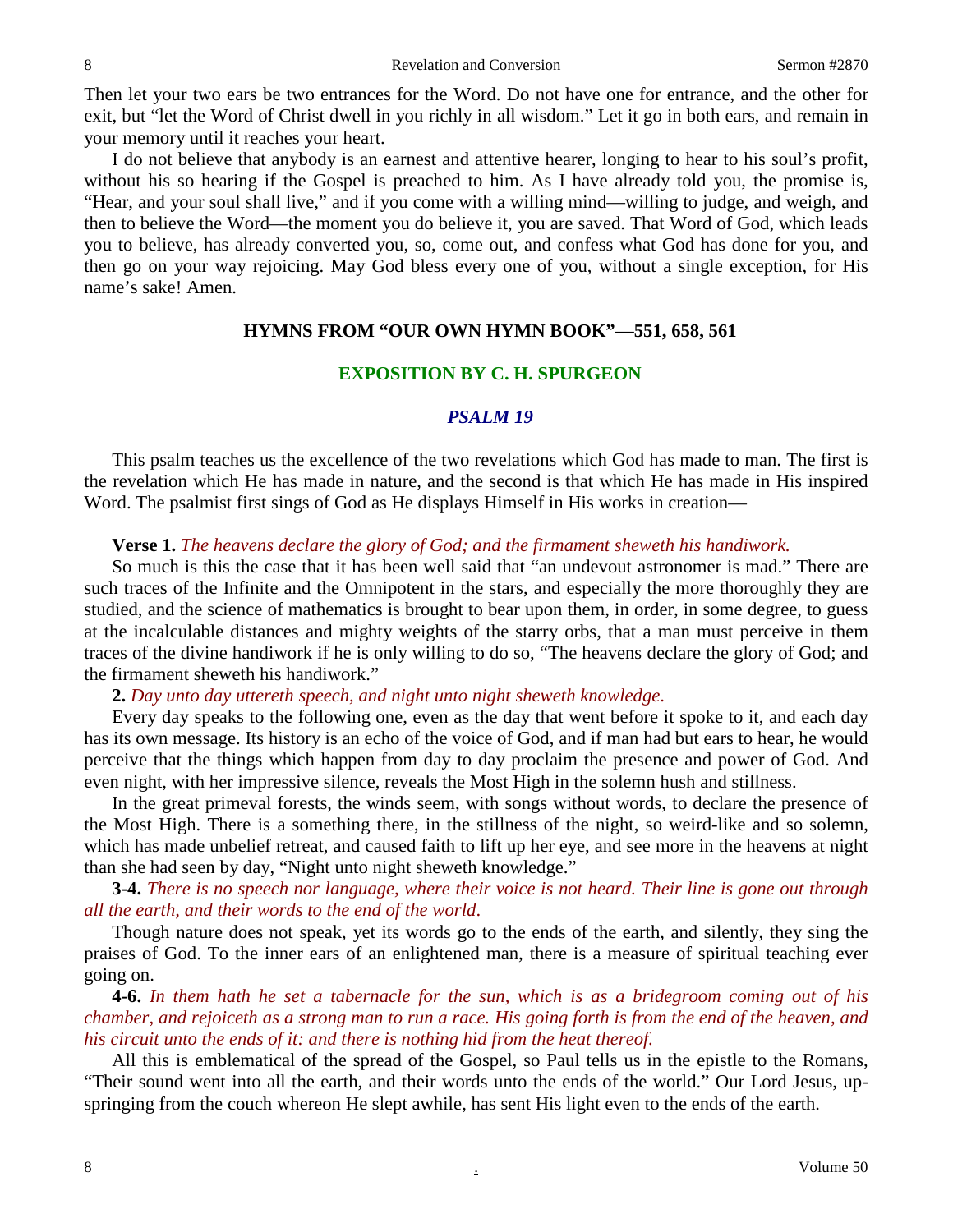*"Nor shall His spreading gospel rest Till through the world His truth has run,— Till Christ has all the nations blest, That see the light, or feel the sun."*

There are brighter days yet to come to us. The strength of Christ, as He daily runs the Gospel race, has not diminished, indeed, He puts it out yet more and more, and the day shall come when, as the full sunlight makes the perfect day, so shall the full revelation of the Gospel to the eyes of all men fill the whole earth with the praises of God.

Now let us read concerning the Book of God. We have read about His works, now let us read about His words.

**7.** *The law of the LORD is perfect,—*

"The doctrine of the LORD (as it may be read), is perfect,"—

**7.** C*onverting* [or restoring] *the soul: the testimony of the LORD is sure,—*

Oh, what a mercy that is! What could our souls do with *ifs* and *buts,* and *perhapses?* But the teachings of God's Word are certain, positive, infallible.

### **7.** *Making wise the simple.*

No matter how foolish, how childlike, we may be to begin with, so long as our minds are free from cunning and craftiness, and so are simple and sincere, this Book will make us truly wise.

**8.** *The statutes of the LORD are right, rejoicing the heart:*

You know they do. Oftentimes has your heart leaped for joy when the statutes of the Lord have been made known to you.

**8-11.** *The commandment of the LORD is pure, enlightening the eyes. The fear of the LORD is clean, enduring for ever: the judgments of the LORD are true and righteous altogether. More to be desired are they than gold, yea, than much fine gold: sweeter also than honey and the honeycomb. Moreover by them is thy servant warned:*

Do you not find it so—that oftentimes a text of Scripture comes to your mind just at the moment when you were about to suffer spiritual shipwreck? When you would have done something that would have caused you lifelong grief and vast damage, the Word of God has stepped before you with its flaming danger signal, and you have been stopped in time.

**11.** *And in keeping of them there is great reward.*

Not *for* keeping of them, for it is not of debt, but *"in* keeping of them." It is always best to do as God bids you. You never forget a duty, or refuse to do it, without suffering loss, and every mistake you make, with regard to your Lord's will, is a damage to yourselves. The keeping of His commands is most soulenriching. The most profitable business that a child of God can carry on is the business of obedience to his Lord's commands, "In keeping of them there is great reward."

**12.** *Who can understand his errors? cleanse thou me from secret faults*.

The man who searches his heart most will yet leave some sin undiscovered, and he who says, "I have no sin, I am living without sin," has surely never seen into his own heart at all, he must be an utter stranger to the condition it is in. Let this be the prayer of each one of us, "Cleanse thou me from secret faults."

**13.** *Keep back thy servant also from presumptuous sins:*

"Let me never dare to do what I know to be wrong. Let me not say, 'I will go just so far and then stop.' Let me not tempt the Holy Spirit of God. Oh, let me never tempt the devil to tempt me, and put myself into a dangerous position under the notion that God will keep me if I am His child, 'Keep back thy servant also from presumptuous sins;'"—

**13.** *Let them not have dominion over me: then shall I be upright, and I shall be innocent from the great transgression.*